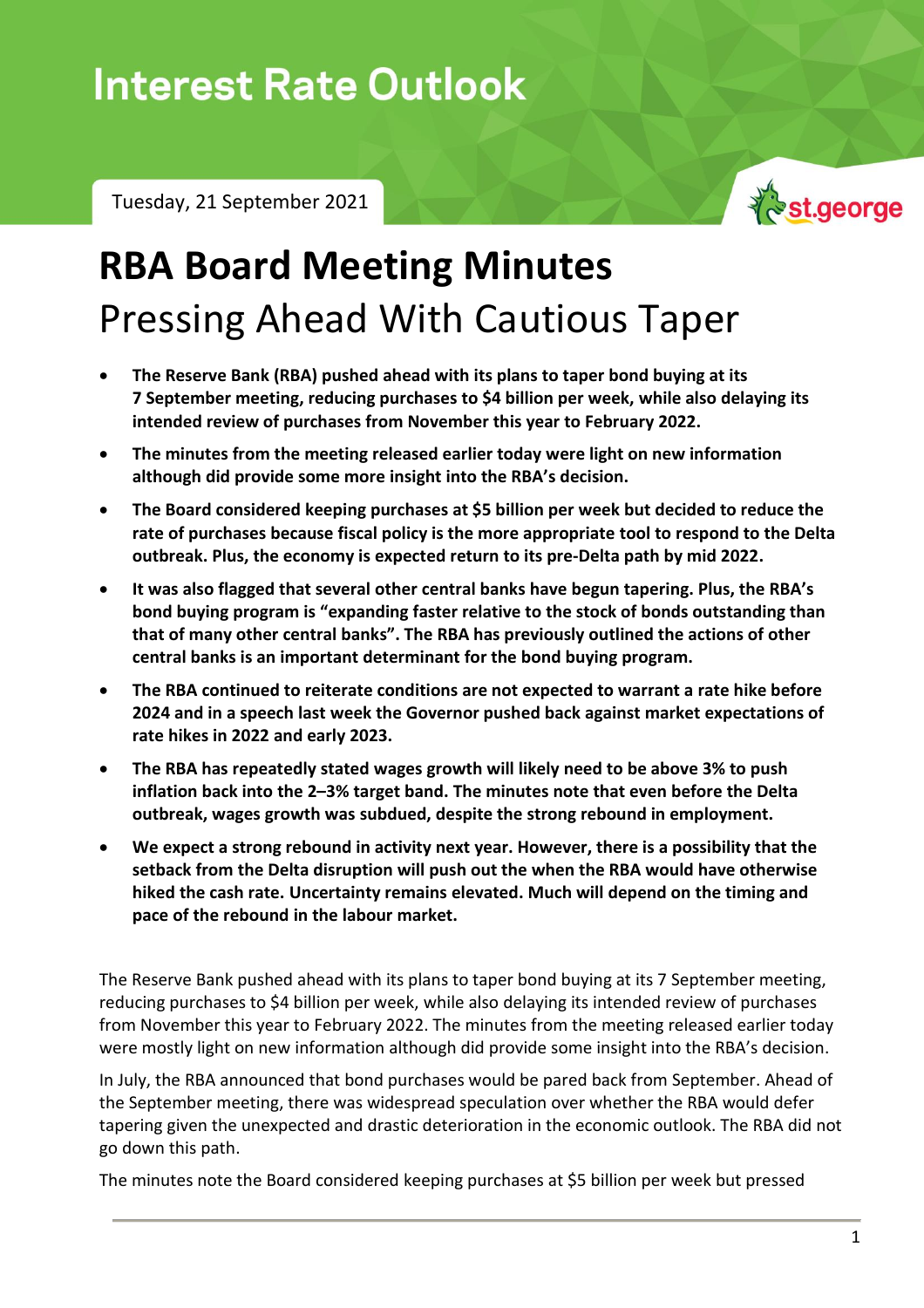ahead with tapering plans because:

- Fiscal policy is the more appropriate for responding to a "temporary and sharp reduction in private sector incomes".
- The RBA expects the economy will return to its pre-Delta path by mid 2022.
- Several other central banks have already begun tapering, and at \$4 billion a week, the RBA's bond buying program is "expanding faster relative to the stock of bonds outstanding than that of many other central banks".

On the last point, the RBA has previously outlined the actions of other central banks are an important determinant for the bond buying program.

The RBA continued to reiterate conditions are not expected to warrant a rate hike before 2024.

Last week, the RBA Governor pushed back against market expectations of rate hikes in 2022 and early 2023. The RBA has repeatedly stated wages growth will likely need to be above 3% to push inflation back into the 2–3% target band. The Governor has noted in the past he expects the unemployment rate will likely need to be around the "low 4s" to generate this wage growth. The minutes note that even before the Delta outbreak, wages growth was subdued, despite the strong rebound in employment.

In his speech, Lowe emphasised that the RBA would make decisions based on actual, not forecast, inflation and stating "it won't be enough for inflation to just sneak across the 2% line for a quarter or two" to trigger a rate hike. The Governor underscored they "want to see inflation around the middle of the target range" and have reasonable confidence that inflation will not fall below the band again.

On the economic outlook, the minutes reiterated the messages from the meeting. That is, a sharp contraction is expected in the September quarter but that the economy is expected to bounce back as vaccinations are rolled out and lockdowns lift in the December quarter. However, there is still considerable uncertainty over the speed of the rebound.

On business lending, the minutes flag lockdowns are likely to impact demand for new loans in the coming months. But to date, the uptake of repayment deferrals has been much lower than in the previous year.

We expect a strong rebound in activity next year. However, there is a possibility that the setback from the Delta disruption will push out the when the RBA would have otherwise hiked the cash rate. Uncertainty remains elevated. Much will depend on the timing and pace of the rebound in the labour market.

> **Matthew Bunny, Economist** Ph: (02) 8254 0023